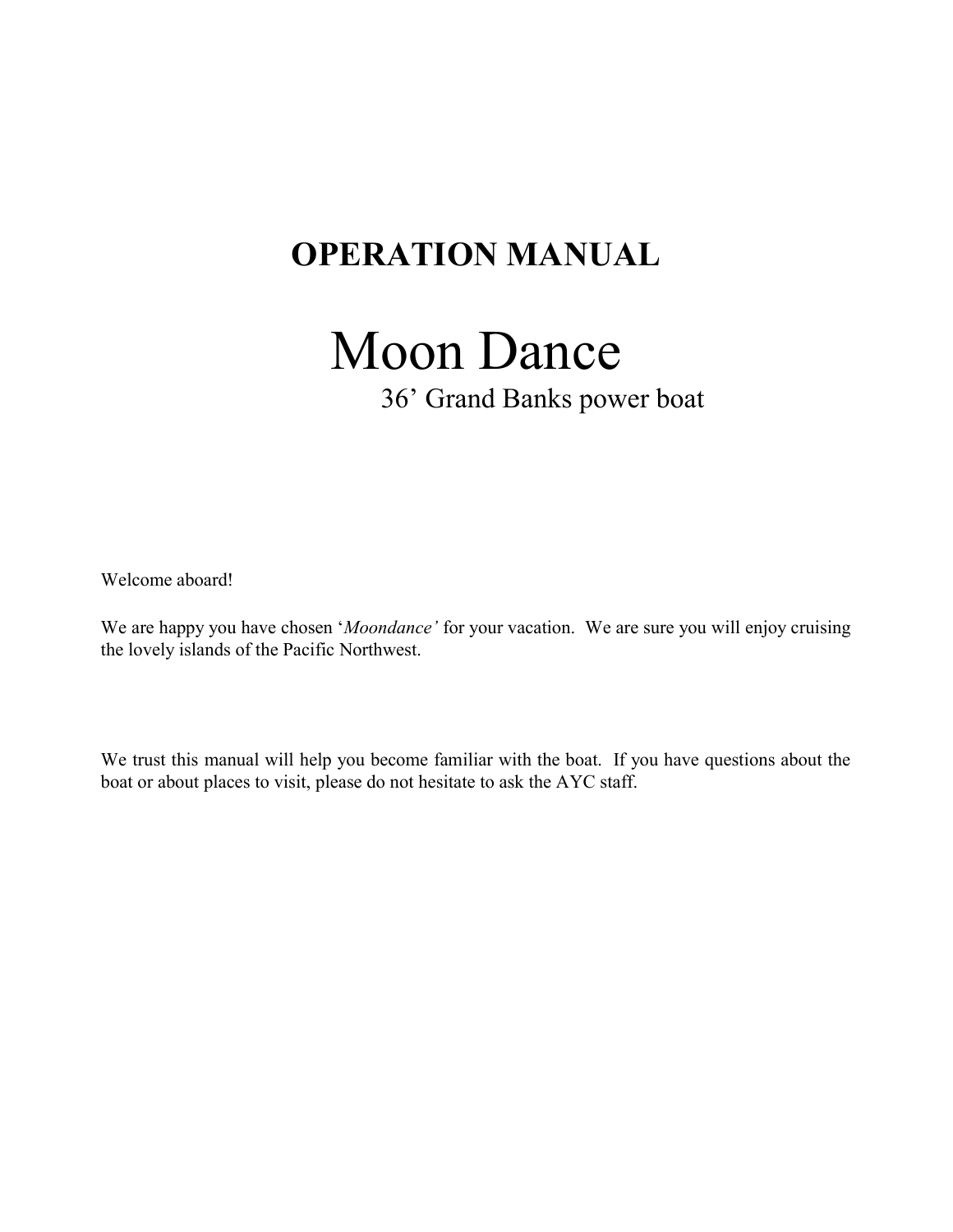## TABLE OF CONTENTS

## Boat Operation

 Engine Inspection Start-Up Shutdown Getting Underway Cruising Docking Fueling

## Boat Electrical

 A.C. (Shore) Systems Inverter

 D.C. (House) Systems **Batteries** 

## Sanitation Systems

 Marine Toilet Holding Tank Y-Valve

## Water Systems

 Fresh Water Tanks Fresh Water Pump Hot Water Shower

## **Galley**

 Stove/Oven Refrigeration

## Heating Systems

Diesel Heater (DC)

## **Electronics**

VHF Radio, Depth Sounder, Radar, Autopilot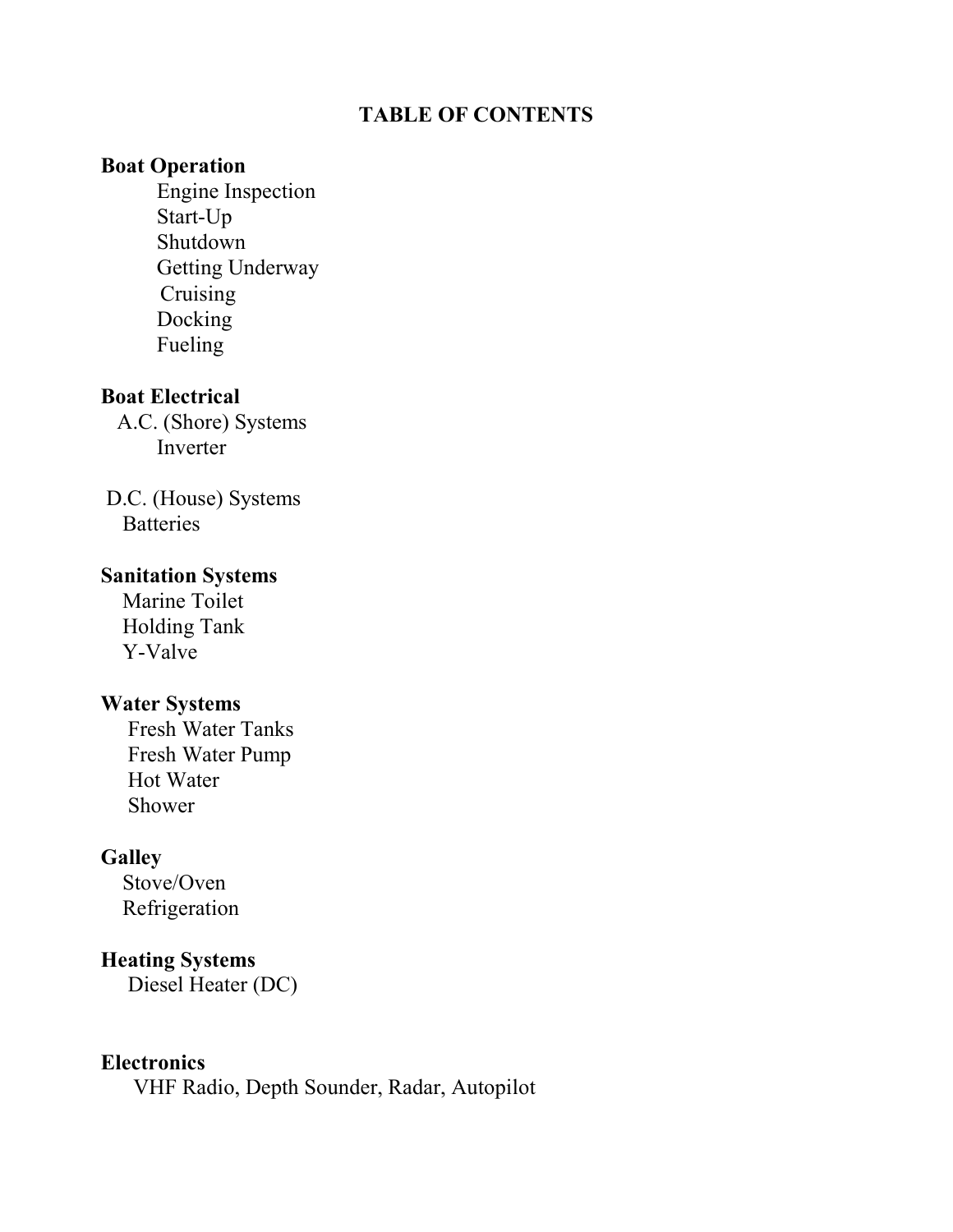## GPS/Plotter

## Entertainment

 AM/FM Radio CD Player

## Anchoring/Mooring Cans

Barbecue

Dinghy/Outboard

Crabbing/Fishing

Other: Bilge Pumps/Safety

Thru-Hull Diagram

## BOAT OPERATION

## Engine Inspection

Remember your "WOBBS" every morning: Water (Coolant), Oil, Bilges (Inspect and Pump-out), Belts and Sea Strainer.

Check the level of COOLANT in the expansion tanks. Check the level of OIL in the engine by checking your dipsticks located port side. Look at the etch marks on each dipstick that indicate the proper oil level. **DO NOT OVERFILL OIL!** Only fill if oil levels are below the  $\frac{1}{2}$  way mark. Please use a paper towel or oil rag, not the dish towels! Check the general condition of the BELTS, HOSES, and FUEL LINES.

Ensure the valve on each RAW WATER THRU-HULL is in the 'open' position (lever in-line with valve). Observe the glass of each RAW WATER STRAINER for debris. If necessary, close the seacock, open the strainer cover, clean the strainer, and reassemble. Remember to reopen the seacock. Check your generator fluids as well.

#### Start-Up Remember to address the fact if you have a single screw.

Before starting the engines, do your inspection. The engines should be started from the lower helm station. Ensure GEARSHIFTS are in 'neutral', or the engines cannot be started because of the "neutral lockout". THROTTLES should be run up and down and then brought almost back to the idle position. Turn the key clockwise partially until the ENGINE ALARM sounds and pre-heat the engine. Flip switch to Engine on DC panel. Push the START button on DC panel.

If the engine cranks slowly or fails to turn over, check the condition of the battery on the ELECTRICAL PANEL.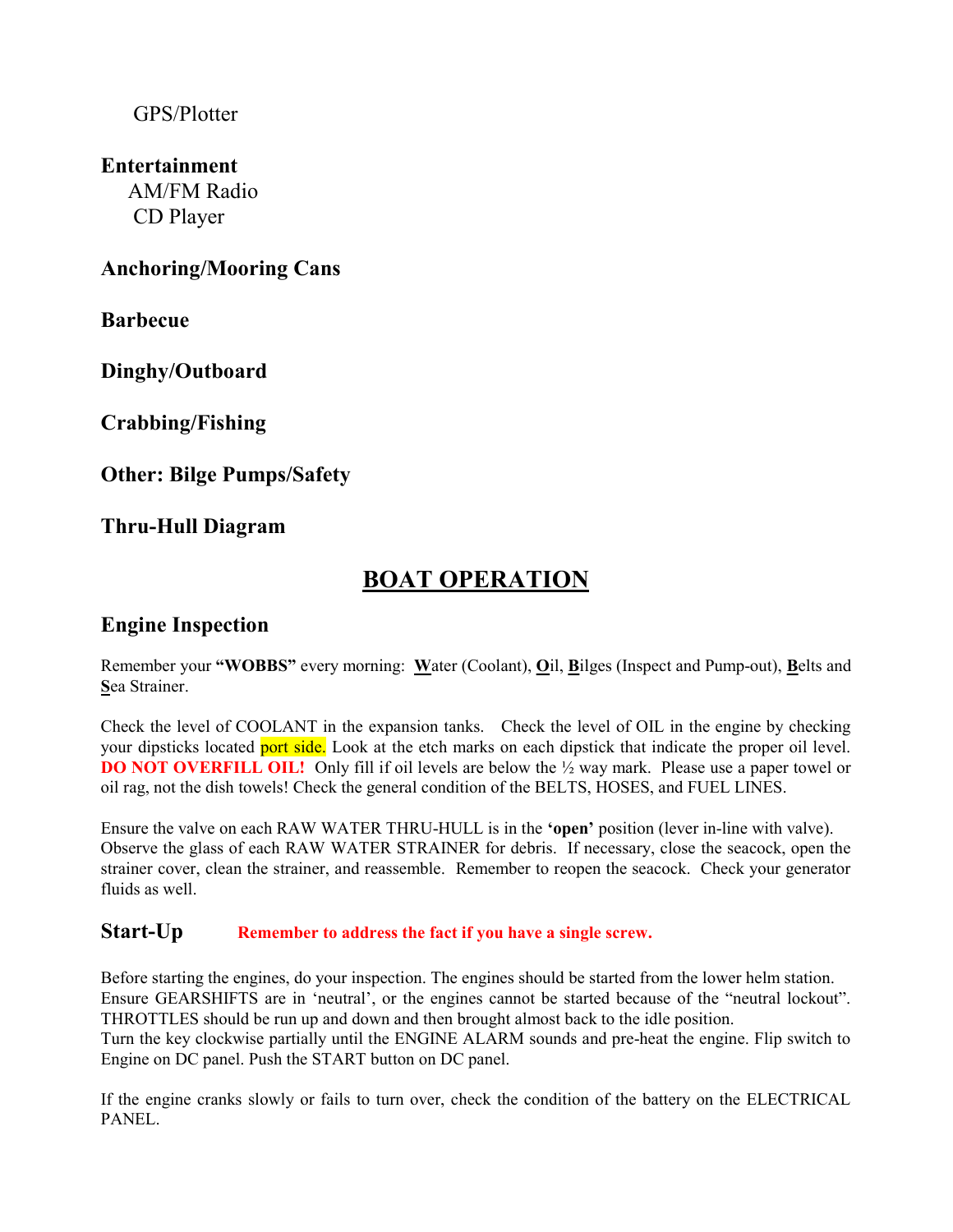Move the THROTTLE to raise the engine speed to 1000 rpm on the TACHOMETER. Warm the engine for about 5 minutes before engaging transmission. Observe the readings of the gauges. The oil pressure will register about 45 PSI. The engine temperature should rise slowly.

Note -- If oil pressure is low, shut down engine, and inspect engine compartment and look for possible cause (for example, loss of oil.) Caution -- If an engine is overheating or there is lack of raw water expelled in the engine exhaust, stop the engine immediately. Recheck the raw water-cooling system to ensure the seacock is 'open' (handle in-line with valve). Next, check the raw water strainer for debris. Remove the strainer, clean, re-assemble, and reopen the raw water intake valve (seacock). Restart the engine and recheck water flow from the exhaust. If water is not flowing properly, the RAW WATER PUMP may need to be serviced. Seek help.

## Shut-Down

Before shutting down, allow the engines 'idle' for about 5 minutes to cool them gradually and uniformly. The time engaged in preparing to dock the boat is usually sufficient. Ensure GEARSHIFT is in the 'neutral' position and each THROTTLE is in the 'idle' position. Turn off engines by pulling the stop switch on top of dash board on consul.

## Getting Underway

DISCONNECT the shore power cord (see 110-Volt next page). Close the PORTHOLES, WINDOWS, and FORWARD HATCH. Turn on your VHF and electronics. ASSIGN crew members their various positions. Once outside the marina, idle the engines while crew brings in fenders and lines.

## Cruising

All close quarters maneuvering should always take place at the upper helm.

Engage the GEARSHIFTS. Ensure the throttles are in the 'idle' position before engaging the gearshifts to avoid transmission damage. Cruising speed is a maximum of about 2200 RPMS. If you run at 1400 RPMS you will cruise at 7 knots and use only 2 gallons of diesel per hour. Your speed will vary depending upon the weight and load and weather conditions.

Note -- Avoid higher engine speeds as it causes higher engine temperature, possible damage, and higher fuel consumption.

## Docking

During docking, use the FLYBRIDGE HELM for greater visibility to the stern. Have your crew make ready the lines and fenders and give clear instructions on how you will be docking. Often times your crew will need to step off from the swim step with the stern line. Another crew member will need to be at the bow or mid-ships to hand over the next lines.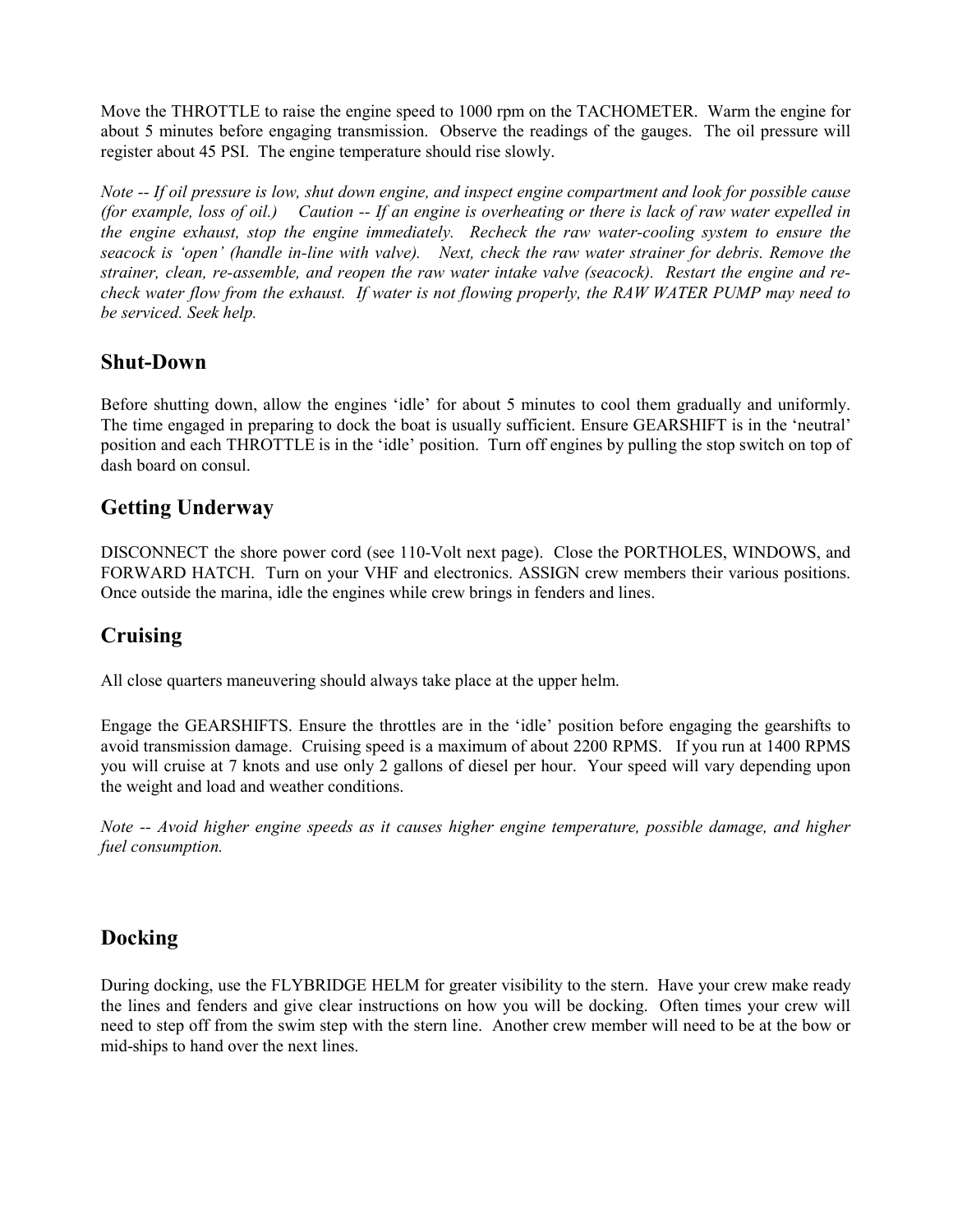## Bow Thruster

Turn on main switch located starboard door, side of step by helm. A green light will come on indicating it is now ready for use. Don't forget to turn off switch when finished.

## Fueling Up

OPEN FILLER CAP(S) located midship port and starboard side with a DECK FITTING KEY which is kept forward of lower helm consul under neith.

## MAKE SURE YOU HAVE THE RIGHT FUEL! DIESEL! DIESEL! DIESEL! MAKE SURE IT IS GOING INTO THE RIGHT DECK FILL! DOUBLE-CHECK!

Before pumping, have an oil/fuel sorbs handy to soak up spilled fuel. You should have a rough idea of the number of gallons you will need by the engine hour indicator. Also periodically have someone turn on the key to watch the fuel gauge.

Place the DIESEL nozzle into the tank opening, pump slowly and evenly, and note the sound of the fuel flow. Pumping too fast may not allow enough time for air to escape, which may result in spouting from the tank opening. As the tank fills, the sound will rise in pitch or gurgle. Pay attention to the TANK OVERFLOW VENT on the outside of the hull near the tank opening. The sound may indicate that the tank is nearly full. Top off carefully, and be prepared to catch spilled fuel. Spillage may result in a nasty fine from law enforcement.

Replace each tank cap. Turn on blower before starting engines. Caution -- Clean up splatter and spillage immediately for environmental and health reasons. Wash hands with soap and water thoroughly.

## BOAT ELECTRICAL

The electrical system is divided into two distribution systems: 110-volt AC and 12-volt DC.

The systems are controlled from the AC ELECTRICAL PANEL located starboard of helm, the DC AUXILIARY PANEL located port side of helm and the BATTERY SWITCHES FOUND port side of helm under DC panel. When not connected to shore power, batteries are providing all power. Therefore, monitor the use of onboard electricity carefully with your volt meter located port side of helm, and turn off electrical devices that are not needed.

Most breakers are labeled by colored dots. Green signifies "usually on". Red is "usually off" Blue dots are water pressure or water-related like pumps. Yellow signifies electronics or items to use cautiously. No dots are breakers signify irregular use or use with discretion.

## 110-Volt AC System

SHORE POWER supports all AC equipment and receptacles on board, as well as the battery chargers.

To connect to shore power, plug the 30 amp POWER CORD into the boat and then into the dock receptacle. Check the power rating/plug size of the nearest dock receptacle (that is 50 amp, 30 amp, 20 amp, or 15 amp). If necessary, add a CORD ADAPTER located behind upper consul. Turn the dock power on. Cords coming off the bow can be wrapped loosely around the bow line.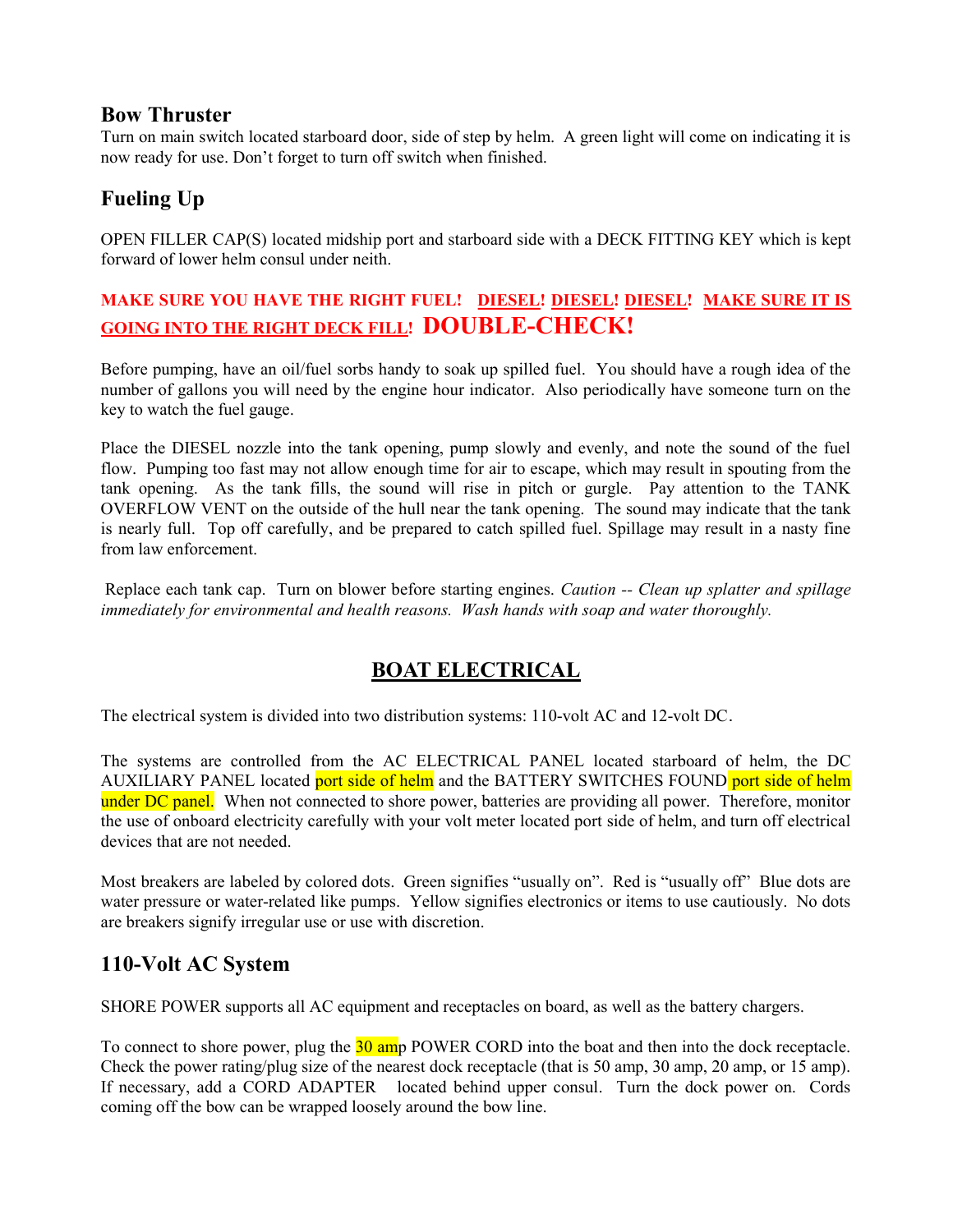At the ELECTRICAL PANEL, flip the SHORE CIRCUIT BREAKER on. Check for reverse polarity. Then turn on appropriate breakers for battery charger, refrigeration, water heater, and fresh water. Watch you volt meter for load. If the load exceeds voltage, you will pop your breaker. If this occurs, wait to turn on one of your systems (i.e. water heater) until your use of volts drop.

If your outlets fail to work, check your GFIs to make sure that they have not been tripped.

#### Inverter Power

The INVERTER provides AC power to the 110-volt receptacle plugs (i.e. the microwave oven) when the boat is disconnected from shore power. The inverter does not provide power to the water heater or the battery charger. Your inverter panel is located starboard of helm with an on/off switch. Make certain that it is on. The actual inverter is located aft wall in engine room.

The inverter's power source is the DC house or inverter batteries located **starboard side in engine room.** The quantity of DC power is limited to the capacity of these batteries... Therefore, running hair dryers, toaster, coffeepots, space heater, etc. and will quickly discharge the house/inverter batteries. Use these items VERY SPARINGLY! Monitor your battery usage very carefully!

When connected to shore power, the inverter automatically becomes a battery charger for the 12-volt HOUSE BATTERIES. Should you detect the inverter failing to charge the house batteries, check the circuit breaker in the AC Panel. And the inverter control panel. Also, there is usually a circuit breakers located on top of the inverter box.

## House (12-volt) System

2 battery banks support 12-volt DC power:

The 2 BATTERY SWITCHES are located port side of helm. Normally, leave both in the 'ON' position. Note -- Do not change the position of the switches while the engines are running or the alternator diodes will be damaged. Change positions with the engines off.

Your 12 volt panel shows all the systems supported by your batteries. Primarily you will be turning on the breakers for your lights, water pressure, electronics, etc. Bilge pumps should always be left on. Your breakers such as propane and stove should always be turned off after every use.

#### House Battery Bank & Switch

The HOUSE BATTERY BANK provides power for all DC systems, except the engines and automatic bilge pumps. When disconnected from shore power, all 12-volt devices drain the house battery. Use devices as needed. The DC voltmeter on the DC panel can be switched between Port, Starboard, and House Battery banks to measure charging or resting battery voltages.

When a battery bank is being charged, the voltage will read from about 13.1 volts to 14.4 volts depending upon state-of-charge of the battery bank. When the battery bank is at rest, (in other words not being charged), the voltmeter can give a rough indication of the state-of-charge of the battery bank.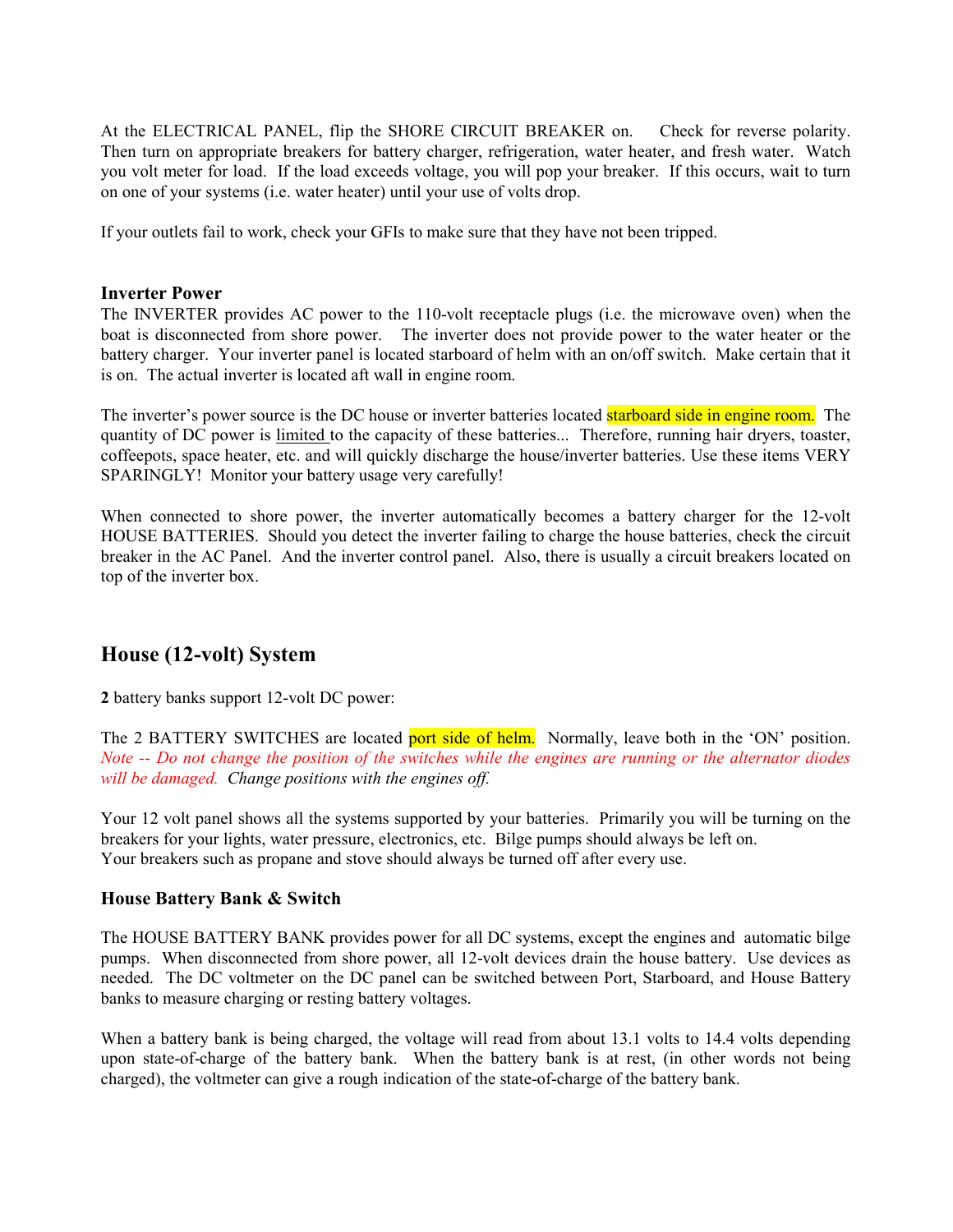House, inverters and main batteries are charged by the engine ALTERNATORS while underway. The engine/house batteries are charged by the BATTERY CHARGER when connected to shore power. Ensure the Battery Charger and Inverter circuit breakers at the electrical panel are ON.

|                            | <b>Battery State</b> |
|----------------------------|----------------------|
| Voltage (Wet Cell Battery) |                      |
| $12.65$ volts              | 100%                 |
| $12.47$ volts              | 75%                  |
| $12.25$ volts              | 50%                  |
| $11.95$ volts              | 25%                  |
| $11.70$ volts              |                      |

#### Battery Parallel Switch

Batteries are automatically paralleled together when rocker switches are on.

## SANITATION SYSTEM

#### Marine Toilet

It is important that every member of the crew be informed on the proper use of the MARINE TOILET. The valves, openings, and pumps are small and may clog easily. If the toilet clogs, it is YOUR RESONSIBILITY!

Always pump the head for children, so you can make sure nothing foreign is being flushed.

Caution – Never put paper towels, tampons, Kleenex, sanitary napkins, household toilet paper, or food into the marine toilet. Use only the special dissolving marine toilet tissue provided by AYC.

To use the toilet, move the SELECTOR SWITCH to the 'flush'. Lift the PUMP HANDLE 3 to 5 times to wet the bowl. After using the toilet, lift the PUMP HANDLE to flush again. Then, move the PUMP LEVER to the 'right' (dry bowl). Pump to remove water from the bowl. Flush sufficiently to move effluent in the hoses; heavy effluent may clog hoses. Clean the toilet as necessary.

Should the toilet pump handle squeak or stick, it needs to be lubricated. Put a couple of squirts of 'pump lube', salad oil, or dish soap into the toilet. Pump the toilet dry slowly, to draw the lube into the handle unit.

The TOILET THRU-HULL is located under floor panel if you need to shut off the water to the toilet. Clean the toilet as necessary. If the toilet-pump handle squeaks or sticks, squirt 'pump lube' into the toilet and pump the toilet slowly to draw the lube into the pump unit. The 'pump lube' is located behind the mirrored cabinet.

#### Holding Tank

The sanitation holding tank holds approximately 27.5 gallons. Be aware of the rate of waste production. (About 1 gallon per flush) With an overfilled tank, it is possible to break a hose, clog a vent, or burst the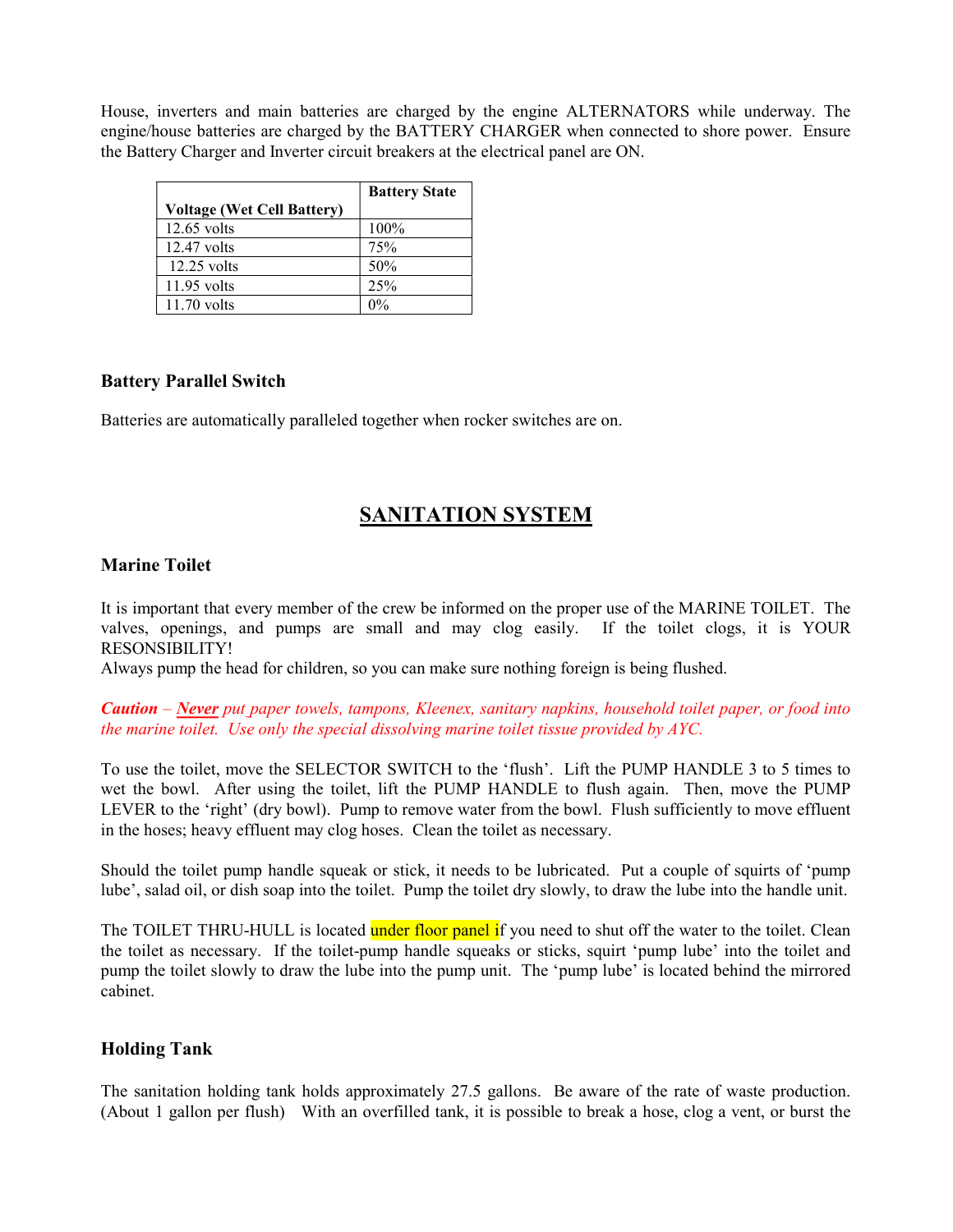tank. The result will be indescribable catastrophe and an expensive fix to you. Empty the tank EVERY OTHER DAY to avoid this problem.

The holding tank is located in engine room starboard midship. Some may be subject to a visual check with a flashlight or the "watermelon" test by thumping it. There is a tank watch warning light located starboard of helm below, but do not rely upon this as they often get clogged.

The holding tank is emptied in one of two ways:

#1 At the Marine Pump-Out Station, remove the WASTE CAP located **starboard midship.** Insert the pumpout nozzle into the waste opening. Double-check your deck fitting! Turn on pump and open valve located on handle. When pumping is finished, close lever on handle and turn off pump. Remove from deck fitting.

If there is a fresh water hose on the dock, rinse the tank by adding 2 minutes of water into tank. Then repump to leave the tank rinsed for the next charter. This also eliminates head odors.

#2 The tank's contents can be discharged with the MACERATOR only in Canadian waters.

To operate the macerator, open thru-hull behind aft of toilet. Pull the MACERATOR ROCKER SWITCH. The switch is located next to the 'Tank Watch' indicator, below and forward of the AC panel. Listen to the macerator's sound. When the pitch becomes higher, the tank is empty. Discharge may be observed on the starboard side. It should only take a few minutes to empty the tank

#### Y-Valve Forward Head only

The Y-VALVE directs waste effluent into the sanitation-holding tank or flushes the effluent 'directly overboard'. The Y-VALVE is located forward bathroom behind toilet. A plastic strap keeps the handle pointed to the holding tank – the normal position. Y-valves are usually wire-tied to the holding tank position in respect to Coast Guard regulations. Please leave it "as is" unless there is an emergency. It is better to pump to the holding tank and then pump the holding tank overboard or at a pump out station. Be familiar with the applicable laws concerning dumping sewage directly overboard.

## WATER SYSTEM

#### Fresh Water Tank(s)

The fresh water tank holds 130 gallons. Observe the water level by utilizing the water melon tap test. Waste gray water from the sinks and showers drains overboard through various thru-hulls usually located under the sinks.

To refill the tank, remove the water caps located port and starboard aft deck. Avoid flushing debris from the deck into the tank opening. Do not fill water and diesel at the same time!

#### Fresh Water Pressure Pump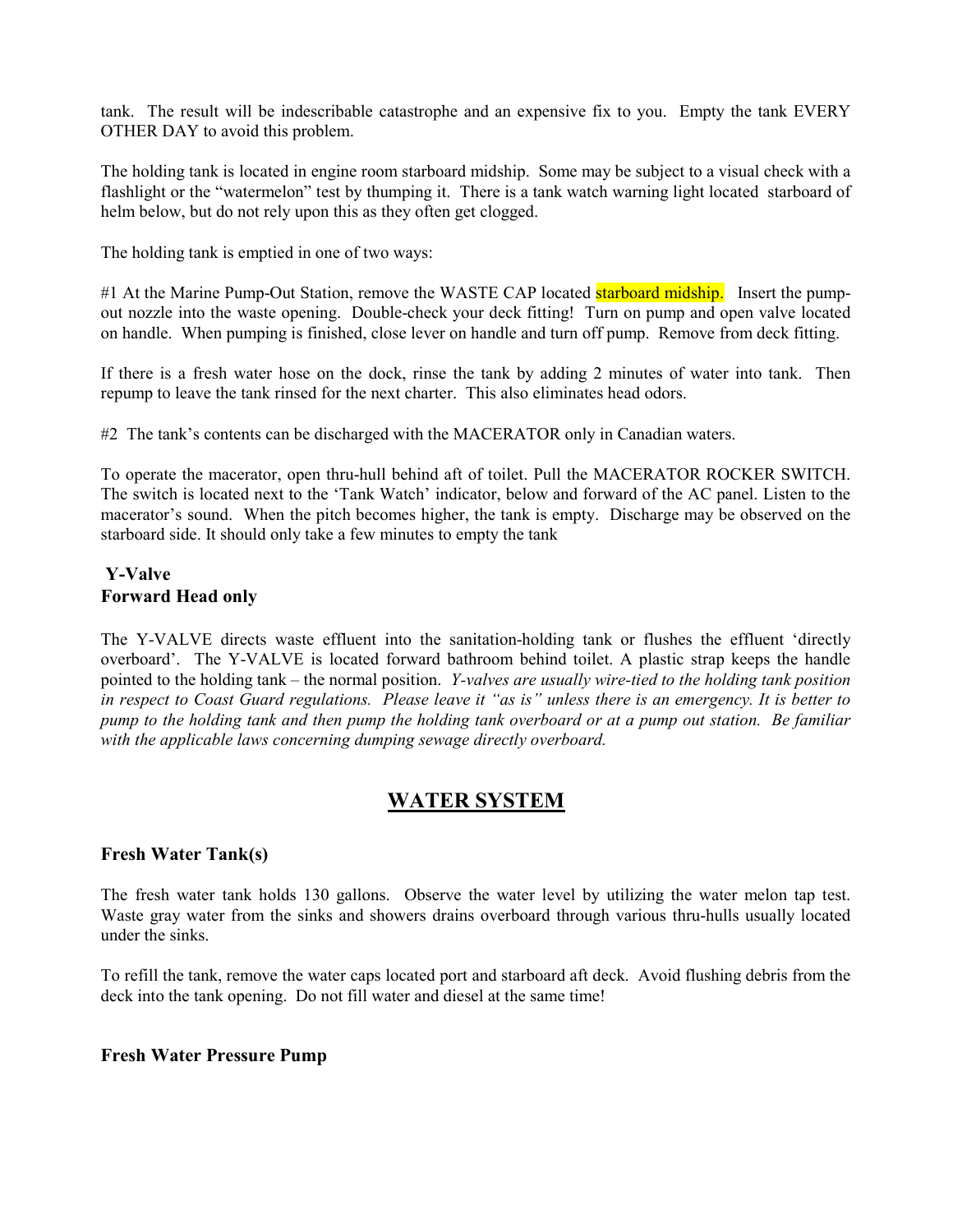The WATER PRESSURE PUMP is located in between water tanks. Activate pump at the DC panel by turning on the breaker. If the water pump continues to run, you are either out of water or might have an air lock and need to bleed the system by opening up a faucet. If you run out of water SHUT OFF YOUR HOT WATER HEATER on the AC panel. Serious damage can occur!

#### Hot Water Tank

The HOT WATER HEATER has an 8 gallon capacity tank and is available when connected to shore power or via a heat exchanger underway. To use on shore power, flip on the water heater circuit breaker on the AC electrical panel. Do not use the water heater if the water tank level is very low. The water heater is located starboard side of engine room.

#### Shower

Before taking a SHOWER, make sure water pressure and shower sump breakers are on. Take only very short "boat" showers (turning off water between soaping up and rinsing). To keep shower tidy wipe down the shower stall and floor. Check for accumulation of hair in the shower and sink drains. Ensure that the faucets and nozzle are completely off after use.

A pressured RAW WATER WASHDOWN is available from a hose spigot **starboard aft deck.** To activate, flip the PUMP ROCKER SWITCH located **starboard side of helm.** After use, turn the switch off to prevent pump burn out, and ensure no object leans on the switch to turn it on accidentally.

## **GALLEY**

#### Stove/oven

.

The stove is **propane**. Turn on the "stove" breaker on the AC panel.

Your propane stove is activated by the following steps:

#1 Turn on the propane tank located on fly bridge under port seat

#2 Turn on the DC breaker labeled 'Stove' and the solenoid switch located upper port side of helm.

Caution  $-ALWAYS$  leave the "stove" breaker ON as it is also the "bilge alarm" breaker for the high water bilge pump. It is a little odd but they are on the same breaker. Always leave it on.

 #3 Turn on the gas at the stove (Press in knob) and light burner. You might need to hold knob in for a few seconds while the thermo coupler warms up.

When finished cooking turn off the switches and the bottle.

#### **Microwave**

To use the Microwave, turn on the breaker on the AC panel.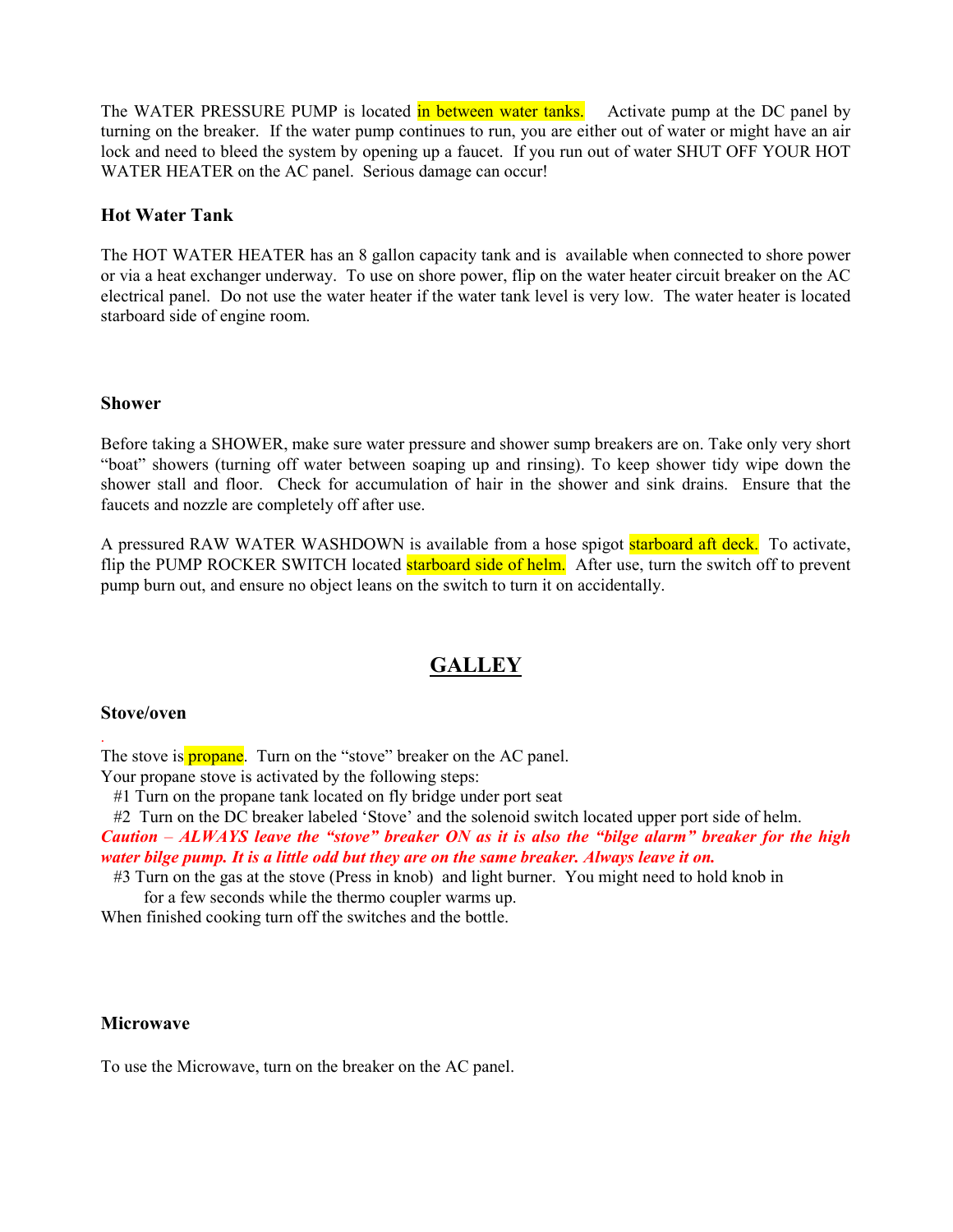#### Refrigerator

The REFRIGERATOR is dual voltage (12-volt and 110-volt power). It will automatically use 110-volt power when the shore power is connected; otherwise, it will operate on 12-volt power. Monitor the use of the refrigerator when the engines are not charging the 12-volt battery system. The local power switch is located below the front door. It can be turned down to the lowest position when anchored or moored or turned off when turning in for the night.

## HEATING SYSTEM

#### Diesel Heater (DC)

The DIESEL FORCED-AIR FURNACE located aft cabin port side of closet provides heat in the same way as a household furnace. Turn on the TOGGLE SWITCH located port side of closet. Set the THERMOSTAT to the desired temperature.

Check The furnace Exhaust Port located port side mid ship for any obstruction such as fenders or lines. Do not block this opening when operating the furnace. Heat will damage fiberglass or rubber. Once it is on, allow it to run for at least 15 minutes before turning it off. Turn 'off' the furnace heater by turning switch back off.

## ELECTRONICS

All electronic manuals are located starboard cabinet by steering console.

#### Autopilot System

Moondance is equipped with a ComNav Marine 1420 Autopilot system. If you choose to use the autopilot system please remember it is required by law to have a designated person on watch while underway.

To begin, turn on the 'Autopilot' breaker switch on the DC panel. Above the helm station press and hold the button that looks like a prop to turn on the ComNav system. When you have a desired heading and are ready to use the autopilot, press the 'In' button on the Wood Freeman panel directly below the ComNav Panel. You may hear a clunk sound as the autopilot is engaged, and you will notice that you cannot move the steering wheel anymore. Back on the ComNav panel press the 'Pilot' button located below the prop. Now the system will take your current compass heading and automatically pilot the boat towards that heading. If you would like to change the heading to port, press or hold the arrow that points to the left. The boat will begin to swing in that direction almost immediately. To turn towards starboard is the same process except the other arrow pointing right.

To stop the autopilot, simply press the 'Off' button on the ComNav station. It is very important to remember to push the 'Out' button as well or you will not be able to steer the boat still!

#### VHF Radio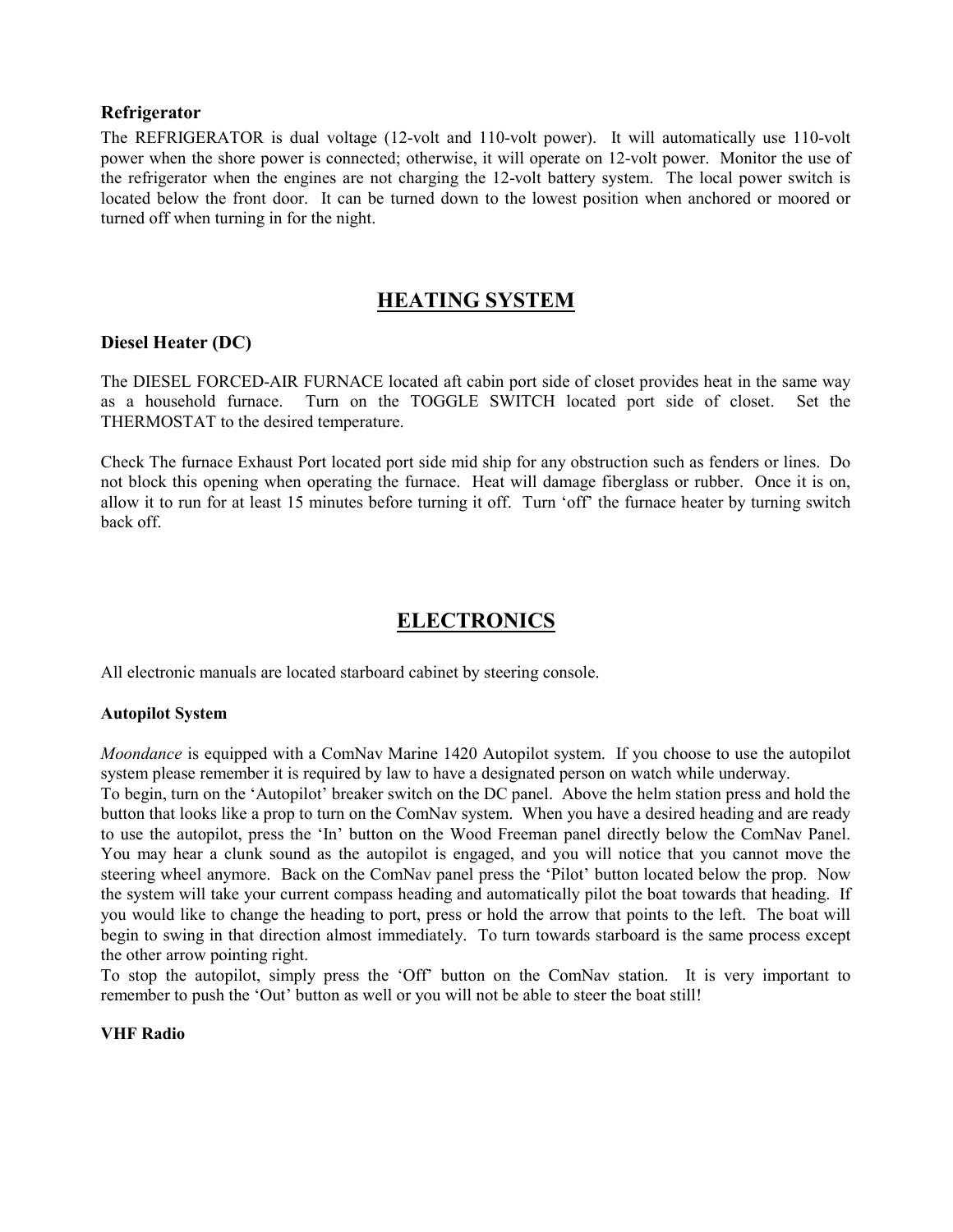There are 2 VHF radios. The first is located upper helm. Make sure the radio breaker is on located at the DC panel. There is a second VHF radio located lower helm. Turn on by VHF. Always monitor channel 16 while underway.

#### Depth Sounder

There are 2 DEPTH SOUNDERS, one below and the other upper helm. To activate the upper DEPTH SOUNDER, press the switch bridge instrument panel. Set the scale, shallow alarm, and deep alarm as desired. The sounder should provide reliable readings in shallow waters. If in doubt, switch it off, then turn it back on to reset sounder. If your reading is blinking, it is a FALSE reading. False readings can occur in depths of more then 200 feet or in areas of string currents or tides.

Remember to ALWAYS consult your charts for depth!

#### Radar

To operate the SI-TEX RADAR turn the POWER button to turn the radar on. To turn off, press and hold POWER button about 3 seconds. Refer to the quick reference card at under forward helm. Remember you are not allowed to travel in FOG or in serious wind conditions.

#### Global Positioning System (GPS)

Note -- GPS is considered a navigation aid. Do not rely on it. Compasses, charts, and dividers are the tools to plot position, course, and speed.

## ENTERTAINMENT SYSTEMS

#### AM/FM Stereo Radio

The AM/FM unit is located starboard side at cabinet. It operates like a normal car radio. There are 4 speakers (stereo) in the salon and two (stereo) on the bridge. The **FADER** controls the distribution of the salon and bridge speakers. The BALANCE controls the sound distribution in the left and right speakers.

## ANCHORING

 The primary working anchor is a Bruce and is attached to 185ft chain and 0ft nylon line passed through the deck from the ANCHOR LOCKER. The locker can be accessed through the forward lower cabinet state room. If there is an anchor keeper, release it.

The WINDLASS POWER SWITCH is located starboard side by door entry side of step. It can be free dropped only, meaning you do not use the power to drop the anchor. The clutch is operated by hand. Release clutch and keep control of speed while paying out chain. When ready to raise anchor, turn on power and use foot pedal.

Let out sufficient ANCHOR RODE (chain) before setting the anchor. Green markers are placed every 50 feet on the chain, indicated amount of rode played out. The markers on the chain are yellow (every 10') and red (every 50'). If the anchorage is crowded put down at least a 3 to 1 scope (60 feet for 20 feet of water),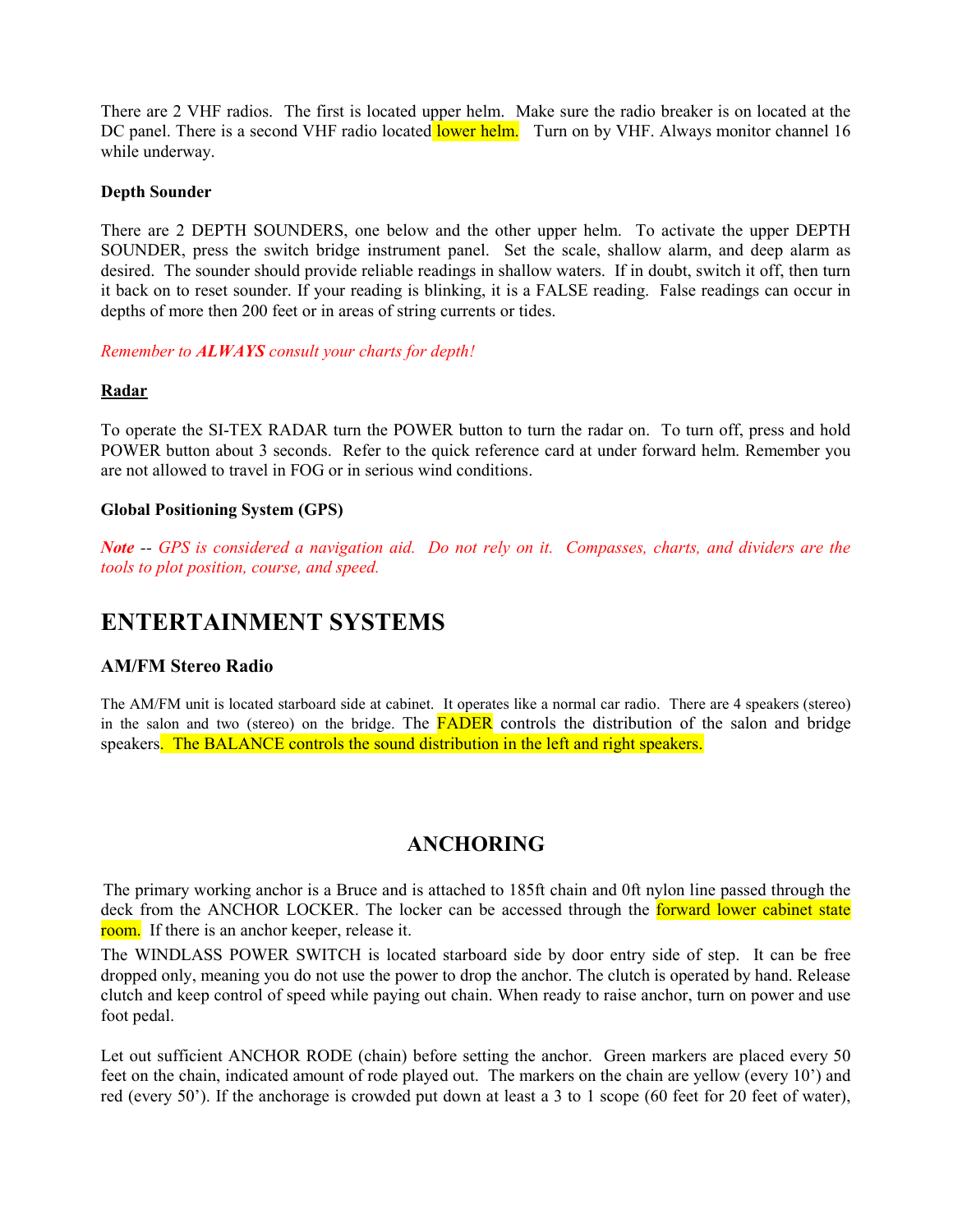back the anchor in with a short burst from the engine. Then let out additional scope dependent upon conditions.

Before raising the anchor, always start the engines as it uses large amounts of power. Turn 'on' the WINDLASS SWITCH and as the boat moves toward the anchor, press the 'up' control to take up slack line. Give the windlass short rests as you are pulling it up. Place yourself in position to guide the anchor onto the roller. As the anchor rises, be careful not to allow it to swing against the hull. Wash it down if you have a wash down pump before it goes into anchor locker.

Reconnect the keeper between the anchor and tighten clutch. Close the plastic covers on the FOOT PEDAL CONTROLS. Turn 'off' the WINDLASS POWER SWITCH.

A SPARE ANCHOR is typically stowed in the lazarette. It contains 200ft of nylon line.

#### Mooring Cans

The State Park Sticker on your vessel allows you to pick up the MOORING CANS in the parks for free. You only need to register at the kiosk usually located at the heads of the docks. Mooring cans have a metal triangle at the top upon which is a metal ring. The metal ring is attached to the chain which secures your boat. IT IS VERY HEAVY. The strongest member of your crew should be picked for this job.

Come up to the CAN into the wind as you would for anchoring. Have crew members on the bow, one with a boat hook and one with a mooring line secured like a bow line. As you are coming slowly up to the can have the crew holding the boat hook point at the can with the hook so the skipper always knows where it is. Hook the can and bring the ring up to the boat to allow the second crew to thread the ring with the line. Release the hold with the boat hook. If your mooring line is led out the starboard chock bring the end of the line back through the port side. You will essentially create a bridle with about 10 feet of slack from the chalk to the can.

## BARBECUE

The BARBECUE and MOUNTING BRACKET are stored on fly bridge back rail. .

Attach a PROPANE BOTTLE to the REGULATOR found to BBQ. Carefully light the unit, preferably with a long-stem butane lighter. The barbecue generates a lot of heat and cooks hot and fast. Please wipe with a paper towel before storing to prevent grease and dirt soiling the boat..

Note: Propane bottles are not stocked by AYC. You will need to purchase one if extras are not found on board. Caution -- For safety reasons, do not store an opened propane bottle within the salon or engine compartment. Chances are these will leak slightly once opened and propane gas could settle into low spaces. Store these bottles in the cockpit cabinet. Ensure gasoline and flammable materials are not near the barbecue.

## DINGHY & OUTBOARD MOTOR

#### Every dinghy hoist is different. Explain yours thoroughly.

Your dingy is located on the swim stem and has a 9.9hp outboard engine. It has a capacity of about 800 pounds (motor, equipment, and 4 people).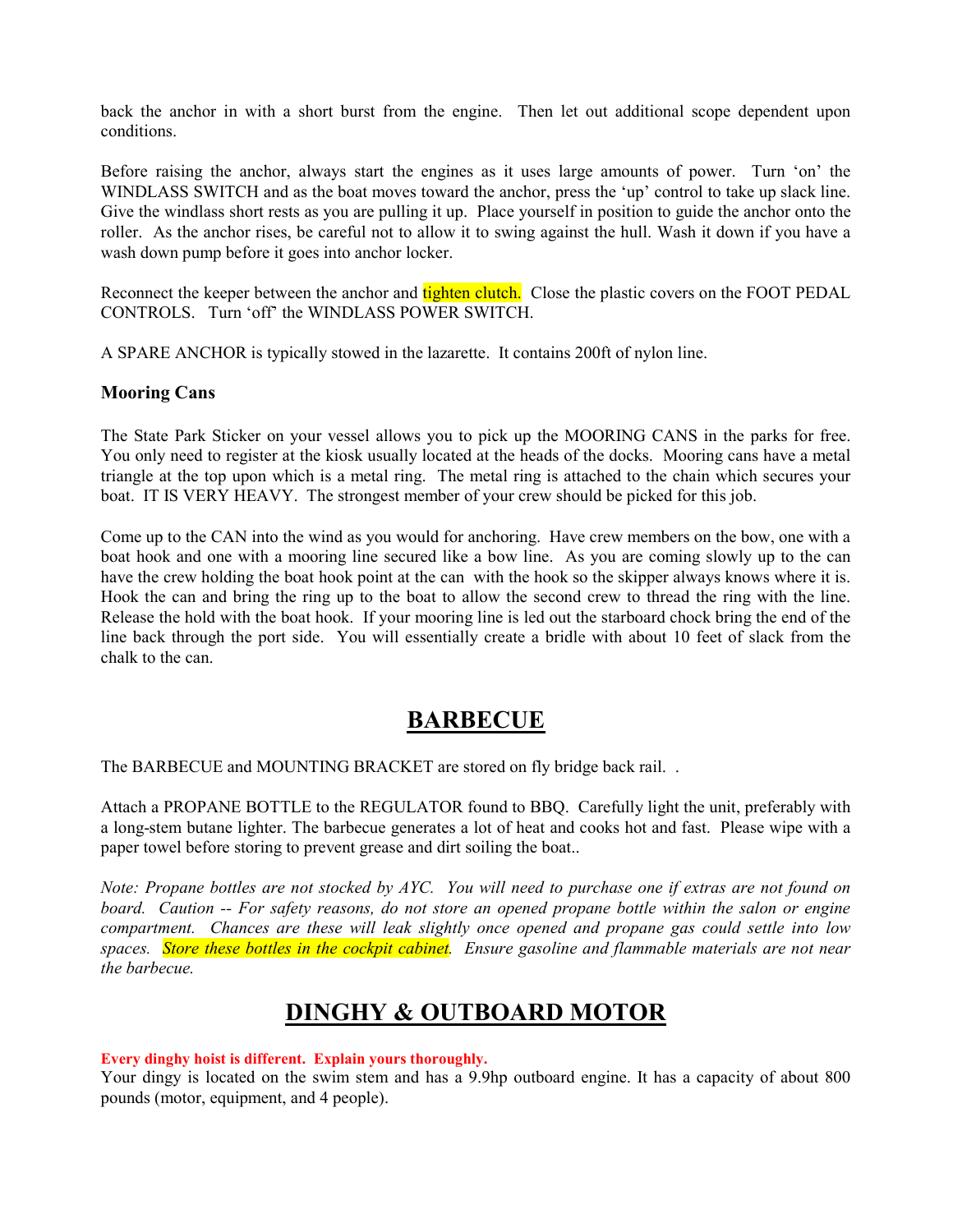To deploy the dinghy, clip the snap clip of the DINGHY ROPE to the top of the rail near the oarlock, and route the line through the pulley block on the bridge ladder, then the pulley block on the line. Holding the dinghy and the line, detach the STANDOFF BARS, and lower the dinghy with the line into the water, noting that the dinghy gets heavier as it nears the water.

When towing your dinghy, always keep it tight to the boat any time that you slow down or stop, Assign one of your crew members as the "dinghy" person to be responsible for taking up slack. You don't want to wrap a propeller.

Coast Guard regulations state that any child 14 and under must wear a life jacket in a dinghy. It is a good idea for EVERYONE to follow this rule.

## CRABBING & FISHING

Always check the fishing and crabbing requirements before you leave on your cruise. You will need a license. Many areas are CLOSED to crabbing and fishing on certain months.

CRAB AWAY FROM THE BOAT! Lines can get wrapped around props. Fish-flavored cat food with the pop-up ringed lids work the best for a nice neat way to bait the ring. After 15-20 minutes, retrieve the crab line and ring quickly. Measure the crabs using the CRAB MEASURING GAUGE normally located in the lazarette. Keep the male crabs of proper size (usually  $6\frac{1}{4}$  inches across the carapace). Boil crabs about 12 minutes to cook.

After using, wash equipment thoroughly with fresh water (available from the cockpit shower faucet). Note -- Please do not store wet rings and gear inside the boat.

## OTHER: Safety & Bilge Pumps

 SAFETY should be paramount in your daily cruising. A MAN OVERBOARD DRILL should be discussed and perhaps even practiced with a life jacket. Remember you lifejackets are stowed **upper starboard seat.** A few should always be out and ready. Your flares and safety equipment are located below in starboard cabinet.

Moon Dance is equipped with an AUTOMATIC BILGE PUMP. The master switch is located on the electrical panel. Normally, the switch will be left in the AUTO position. You may occasionally hear the pump operate due to condensation and water from the shaft log accumulating in the bilge. There is also an electric bilge pump in the engine room that has a pull switch. The switch is located on top of the port stringer by the pumps.

An AUXILIARY HAND OPERATED BILGE PUMP is located under sink in the cockpit using the handle provided for that purpose. This is used only in emergency situations.

The ENGINE SPARES BOX (plastic blue color) is stowed in engine room. This includes oil filter, raw water impeller, pump parts, injectors, and other small parts.